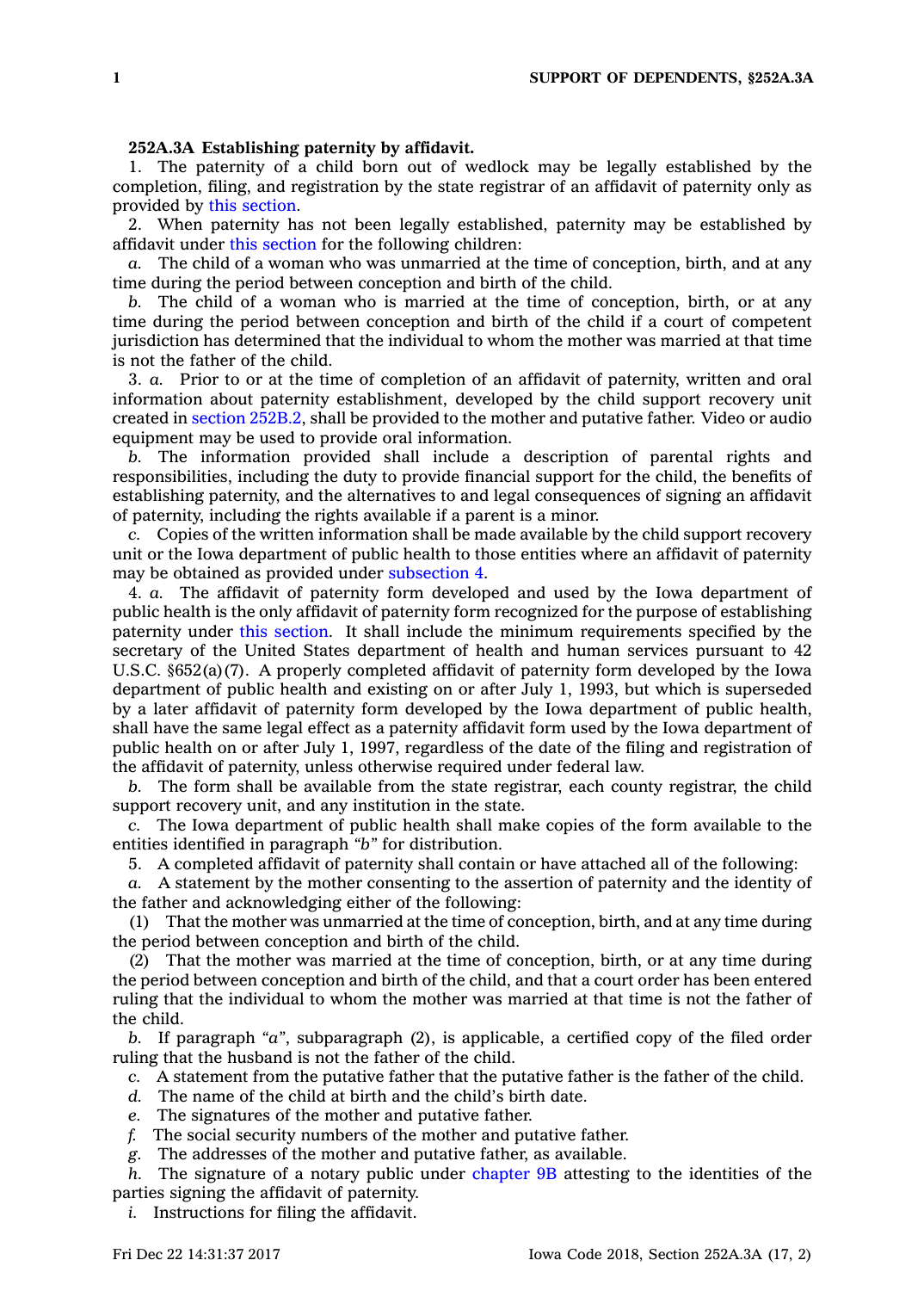## **§252A.3A, SUPPORT OF DEPENDENTS 2**

6. A completed affidavit of paternity shall be filed with the state registrar. However, if the affidavit of paternity is obtained directly from the county registrar, the completed affidavit may be filed with the county registrar who shall forward the original affidavit to the state registrar. For the purposes of legal establishment of paternity under this [section](https://www.legis.iowa.gov/docs/code/252A.3A.pdf), paternity is legally established only upon filing of the affidavit with and registration of the affidavit by the state registrar subject to the right of any signatory to rescission pursuant to [subsection](https://www.legis.iowa.gov/docs/code/252A.3A.pdf) 12.

7. The state registrar shall make copies of affidavits of paternity and identifying information from the affidavits filed and registered pursuant to this [section](https://www.legis.iowa.gov/docs/code/252A.3A.pdf) available to the child support recovery unit created under [section](https://www.legis.iowa.gov/docs/code/252B.2.pdf) 252B.2 in accordance with section [144.13,](https://www.legis.iowa.gov/docs/code/144.13.pdf) [subsection](https://www.legis.iowa.gov/docs/code/144.13.pdf) 4, and any subsequent rescission form which rescinds the affidavit.

8. An affidavit of paternity completed and filed with and registered by the state registrar pursuant to this [section](https://www.legis.iowa.gov/docs/code/252A.3A.pdf) has all of the following effects:

*a.* Is admissible as evidence of paternity.

*b.* Has the same legal force and effect as <sup>a</sup> judicial determination of paternity subject to the right of any signatory to rescission pursuant to [subsection](https://www.legis.iowa.gov/docs/code/252A.3A.pdf) 12.

*c.* Serves as <sup>a</sup> basis for seeking child or medical support without further determination of paternity subject to the right of any signatory to rescission pursuant to [subsection](https://www.legis.iowa.gov/docs/code/252A.3A.pdf) 12.

9. All institutions in the state shall provide the following services with respect to any newborn child born out of wedlock:

*a.* Prior to discharge of the newborn from the institution, the institution where the birth occurs shall provide the mother and, if present, the putative father, with all of the following:

(1) Written and oral information about establishment of paternity pursuant to [subsection](https://www.legis.iowa.gov/docs/code/252A.3A.pdf) [3](https://www.legis.iowa.gov/docs/code/252A.3A.pdf). Video or audio equipment may be used to provide oral information.

(2) An affidavit of paternity form.

(3) An opportunity for consultation with the staff of the institution regarding the written information provided under subparagraph (1).

(4) An opportunity to complete an affidavit of paternity at the institution, as provided in this [section](https://www.legis.iowa.gov/docs/code/252A.3A.pdf).

*b.* The institution shall file any affidavit of paternity completed at the institution with the state registrar, pursuant to [subsection](https://www.legis.iowa.gov/docs/code/252A.3A.pdf) 6, accompanied by <sup>a</sup> copy of the child's birth certificate, within ten days of the birth of the child.

10. *a.* An institution may be reimbursed by the child support recovery unit created in [section](https://www.legis.iowa.gov/docs/code/252B.2.pdf) 252B.2 for providing the services described under [subsection](https://www.legis.iowa.gov/docs/code/252A.3A.pdf) 9, or may provide the services at no cost.

*b.* An institution electing reimbursement shall enter into <sup>a</sup> written agreement with the child support recovery unit for this purpose.

*c.* An institution entering into an agreement for reimbursement shall assist the parents of <sup>a</sup> child born out of wedlock in completing and filing an affidavit of paternity.

*d.* Reimbursement shall be based only on the number of affidavits completed in compliance with this [section](https://www.legis.iowa.gov/docs/code/252A.3A.pdf) and submitted to the state registrar during the duration of the written agreement with the child support recovery unit.

The reimbursement rate is twenty dollars for each completed affidavit filed with the state registrar.

11. The state registrar, upon request of the mother or the putative father, shall provide the following services with respect to <sup>a</sup> child born out of wedlock:

*a.* Written and oral information about the establishment of paternity pursuant to [subsection](https://www.legis.iowa.gov/docs/code/252A.3A.pdf) 3. Video or audio equipment may be used to provide oral information.

*b.* An affidavit of paternity form.

*c.* An opportunity for consultation with staff regarding the information provided under paragraph *"a"*.

12. *a.* A completed affidavit of paternity may be rescinded by registration by the state registrar of <sup>a</sup> completed and notarized rescission form signed by either the mother or putative father who signed the affidavit of paternity that the putative father is not the father of the child. The completed and notarized rescission form shall be filed with the state registrar for the purpose of registration prior to the earlier of the following: